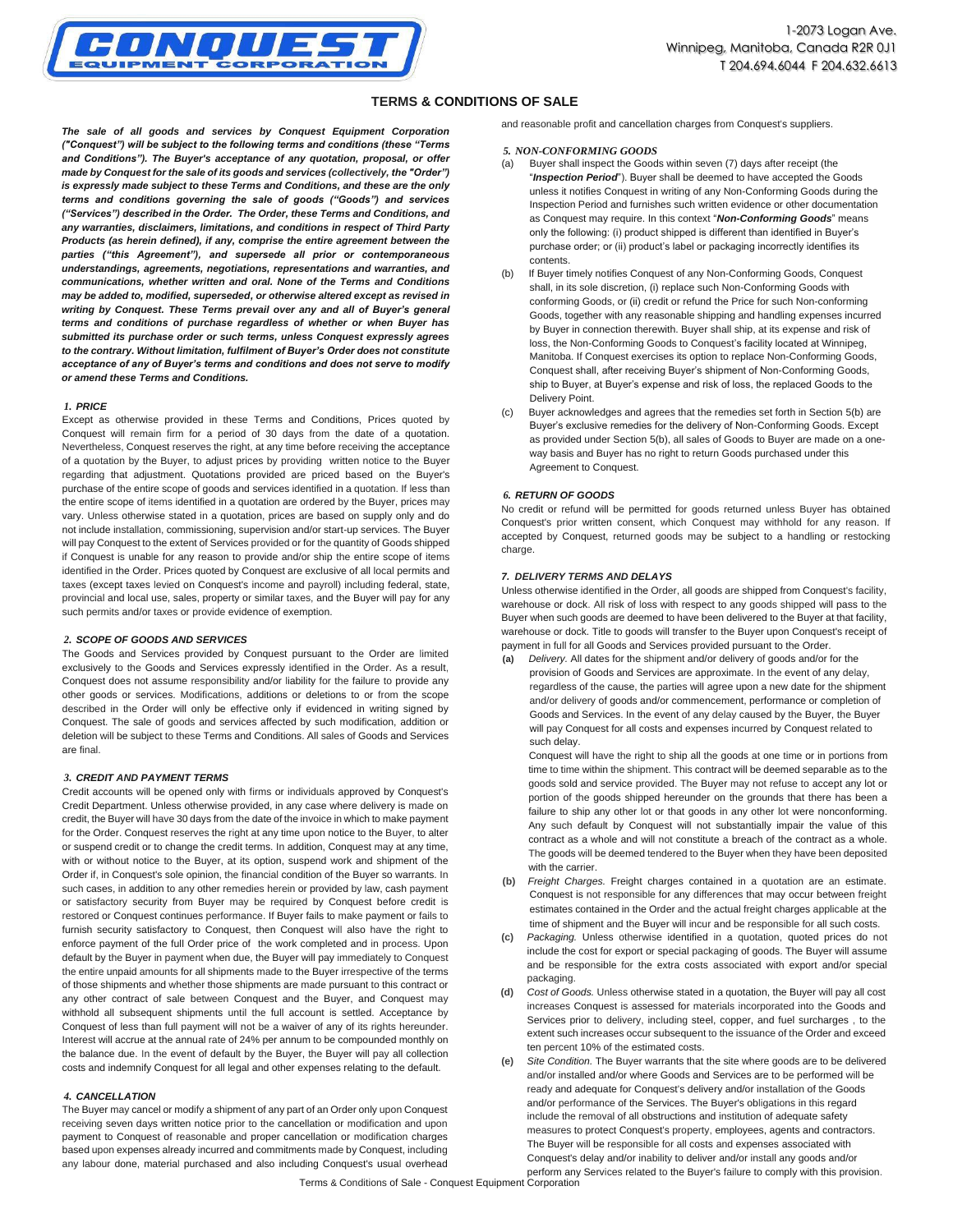

Conquest in no way warrants the sufficiency of the site for the Goods and Services referenced in the Order.

### *8. SECURITY INTEREST*

As collateral security for the payment of the purchase price of the Goods and the performance in full of all the Buyer's obligations to Conquest under this Agreement, the Buyer hereby grants Conquest a security interest in the Goods, wherever located, and whether now existing or hereafter arising or acquired from time to time, and in all accessions thereto and replacements or modifications thereof, as well as all proceeds (including insurance proceeds) of the foregoing.. The Buyer authorizes Conquest to file financing statements and other similar documents required to perfect the security interest granted herein and irrevocably grants Conquest a power of attorney to execute such documents on behalf of the Buyer. The Buyer hereby warrants and acknowledges that:

- (a) the Buyer and Conquest intend this security interest to attach upon the execution of this agreement; and
- (b) value has been given; and
- (c) the Buyer has rights in the Collateral.

#### *9. WARRANTIES*

- (a) Unless the Quotation stipulates otherwise, Conquest warrants to Buyer that, for a period of twelve (12) months from the date of delivery (the "*Warranty Period*"), the Goods will materially conform to the specifications set out in Conquest's published specifications in effect as of the date of sale and will be free from material defects in material and workmanship.
- (b) Conquest warrants to Buyer that it shall perform the Services using personnel of required skill, experience and qualifications and in a professional and workmanlike manner in accordance with generally recognized industry standards for similar services and shall devote adequate resources to meet its obligations under this Agreement.
- **(c) EXCEPT FOR THE WARRANTIES SET OUT SECTIONS 9(a) AND 9(b), CONQUEST MAKES NO CONDITION OR WARRANTY WHATSOEVER RESPECTING THE GOODS OR SERVICES, INCLUDING ANY (a) CONDITION OR WARRANTY OF MERCHANTABILITY; OR (b) CONDITION OR WARRANTY OF FITNESS FOR A PARTICULAR PURPOSE; OR (c) CONDITION OR WARRANTY OF TITLE; OR (d) WARRANTY AGAINST INFRINGEMENT OF INTELLECTUAL PROPERTY RIGHTS OF A THIRD PARTY, WHETHER EXPRESS OR IMPLIED BY LAW, COURSE OF DEALING, COURSE OF PERFORMANCE, USAGE OF TRADE OR OTHERWISE, ALL OF WHICH ARE EXPRESSLY DISCLAIMED.**
- (d) Products manufactured by third parties ("*Third Party Products*") may constitute, contain, be contained in, be incorporated into, be attached to, or be packaged together with, the Goods, or be supplied separately. Third Party Products are not covered by the warranty in Section 9(a), which warranty applies only to products manufactured by Conquest or incorporated by Conquest as an Original Equipment Manufacturer (an "*OEM*") into a product system. Third Party Products are warranted, if at all, only by their manufacturers. For further clarity, **CONQUEST MAKES NO REPRESENTATIONS, CONDITIONS, OR WARRANTIES WITH RESPECT TO ANY THIRD PARTY PRODUCT INCLUDING ANY (a) CONDITION OR WARRANTY OF MERCHANTABILITY; (b) CONDITION OR WARRANTY OF FITNESS FOR A PARTICULAR PURPOSE; (c) CONDITION OR WARRANTY OF TITLE; OR (d) WARRANTY AGAINST INFRINGEMENT OF INTELLECTUAL PROPERTY RIGHTS OF A THIRD PARTY, WHETHER EXPRESS OR IMPLIED BY LAW, COURSE OF DEALING, COURSE OF PERFORMANCE, USAGE OF TRADE OR OTHERWISE, ALL OF WHICH ARE EXPRESSLY DISCLAIMED**. It is a condition of all dealings between Buyer and Conquest that Buyer acknowledges and accepts any and all limitations, warnings, disclaimers, and waivers applicable to Third Party Products, whether or not such limitations, warnings, disclaimers, and waivers are attached to these terms and conditions.
- (e) Conquest shall not be liable for a breach of the warranties set out in Section 9(a) or 9(b) unless: (i) Buyer gives written notice of the defective Goods or Services, as the case may be, reasonably described, to Conquest within the Warranty Period; (ii) if applicable, Conquest is given a reasonable opportunity after receiving notice of the alleged breach of warranty to examine such Goods and Buyer (if requested to do so by Conquest) returns such Goods to Conquest's place of business at Conquest's cost for the Goods to be examined there; and (iii) Conquest reasonably verifies Buyer's claim that the Goods or Services are defective.
- Conquest shall not be liable for a breach of the warranty set out in Section  $9(a)$ if: (i) Buyer makes any further use of such Goods after giving such notice; (ii) the defect arises because Buyer failed to follow Conquest's oral or written instructions as to the storage, installation, commissioning, use, or maintenance of the Goods; or (iii) Buyer alters or repairs such Goods without Conquest's prior written consent.
- (g) Subject to the foregoing, with respect to Goods subject to a claim under the warranty during the Warranty Period, Conquest shall, in its sole discretion, either: (i) repair or replace such Goods (or the defective part) or (ii) credit or refund the price of such Goods at the pro rata contract rate provided that, if Conquest so requests, Buyer shall, at Conquest's expense, return such Goods to Conquest.
- (h) Subject to the foregoing, with respect to any Services subject to a claim under the warranty during the Warranty Period, Conquest shall, in its sole discretion, (i) repair or re-perform the applicable Services or (ii) credit or refund the price of such Services at the pro rata contract rate.
- **(i) THE REMEDIES SET OUT IN THIS SECTION 9 SHALL BE THE BUYER'S SOLE AND EXCLUSIVE REMEDY AND CONQUEST'S ENTIRE LIABILITY FOR ANY BREACH OF THE LIMITED WARRANTIES SET OUT IN SECTIONS 9(a) AND 9(b), RESPECTIVELY.**
- (j) Conquest does not warrant against damages due to corrosion, abrasion, normal wear and tear, product modification, or product misapplication.
- (k) *Selection and sizing of the Goods and Services described in the Order have been based on the data supplied to Conquest by Buyer, with the understanding that the Goods & Services will be used in the manner recommended. Any variation in use from Conquest's recommendations (unless accepted in writing by Conquest), will void Conquest's standard warranty and/or performance guarantee.*

#### *10. DISCLAIMER*

- (a) Conquest is a supplier of industrial air filtration products for applications which may include processes or materials with inherent fire and explosion hazards. Conquest is neither an expert nor a certified consultant in fire, spark and/or explosion detection or suppression control. Conquest does not provide engineering consulting services related to process or dust hazard analyses, or code and standard compliance. Complying with applicable codes and standards and managing the risks associated with the process or materials remains the responsibility of the process owner/operator.
- (b) Conquest may provide referrals to suppliers of equipment or services related to the detection and/or mitigation of sparks, fires and/or explosions, but Conquest does not assume responsibility for any such referrals, nor does Conquest assume any liability for the fitness of a mitigation strategy or product for a particular installation or application. The process owner's final selection of dust collection and risk mitigation strategies should be based on the outcome of a Dust Hazard / Process Hazard Analysis performed by the process owner. Although early engagement of a dust collector supplier provides helpful insight on the availability and features of various products, process owners should consult with a combustible dust expert and/or a process safety expert before making actual product and mitigation strategy selections.
- (c) Conquest recommends that all industrial air filtration system designs be reviewed and approved by an expert consultant who is responsible for the integrity of the system design and compliance with locally accepted codes. Conquest also recommends that proper maintenance procedures and work practices be followed to maintain industrial air filtration products in safe operating condition.

### *11. LIMITATION OF DAMAGES*

- **(a) IN NO EVENT SHALL CONQUEST BE LIABLE TO BUYER OR THE END USER OR ANYONE ELSE FOR ANY CONSEQUENTIAL, INDIRECT, INCIDENTAL, SPECIAL, EXEMPLARY, OR PUNITIVE DAMAGES, LOST PROFITS OR REVENUES OR DIMINUTION IN VALUE, ARISING OUT OF OR RELATING TO ANY BREACH OF THESE TERMS, WHETHER OR NOT THE POSSIBILITY OF SUCH DAMAGES HAS BEEN DISCLOSED IN ADVANCE BY BUYER OR COULD HAVE BEEN REASONABLY FORESEEN BY BUYER, REGARDLESS OF THE LEGAL OR EQUITABLE THEORY (CONTRACT, TORT, OR OTHERWISE) UPON WHICH THE CLAIM IS BASED, AND NOTWITHSTANDING THE FAILURE OF ANY AGREED OR OTHER REMEDY OF ITS ESSENTIAL PURPOSE.**
- **(b) IN NO EVENT SHALL CONQUEST'S AGGREGATE LIABILITY ARISING OUT OF OR RELATED TO THIS AGREEMENT, WHETHER ARISING OUT OF OR RELATED TO BREACH OF CONTRACT, TORT (INCLUDING NEGLIGENCE), OR OTHERWISE, EXCEED THE TOTAL OF ALL AMOUNTS PAID TO CONQUEST FOR THE GOODS AND SERVICES REFERRED TO IN THE ORDER OR THE AGGREGATE CONTRACT PRICE, WHICHEVER IS LESS.**

## *12. CONFIDENTIALITY*

Conquest may disclose to the Buyer certain non-public, confidential, or proprietary information relating to Conquest's business, including drawings, diagrams, specifications, technical data, patterns, marketing, customer lists, pricing, discounts, rebates, reference lists, planning, and other information disclosed by Conquest to Buyer, whether disclosed orally or disclosed or accessed in written, electronic, or other form or media, and whether or not marked, designated, or otherwise identified as "confidential" or which the Buyer should reasonably know to be confidential given the nature of the information and the circumstance of disclosure ("'*Confidential Information'*") is confidential, solely for the use in connection with the Order, and may not be disclosed or copied unless authorized in advance in writing by Conquest. The